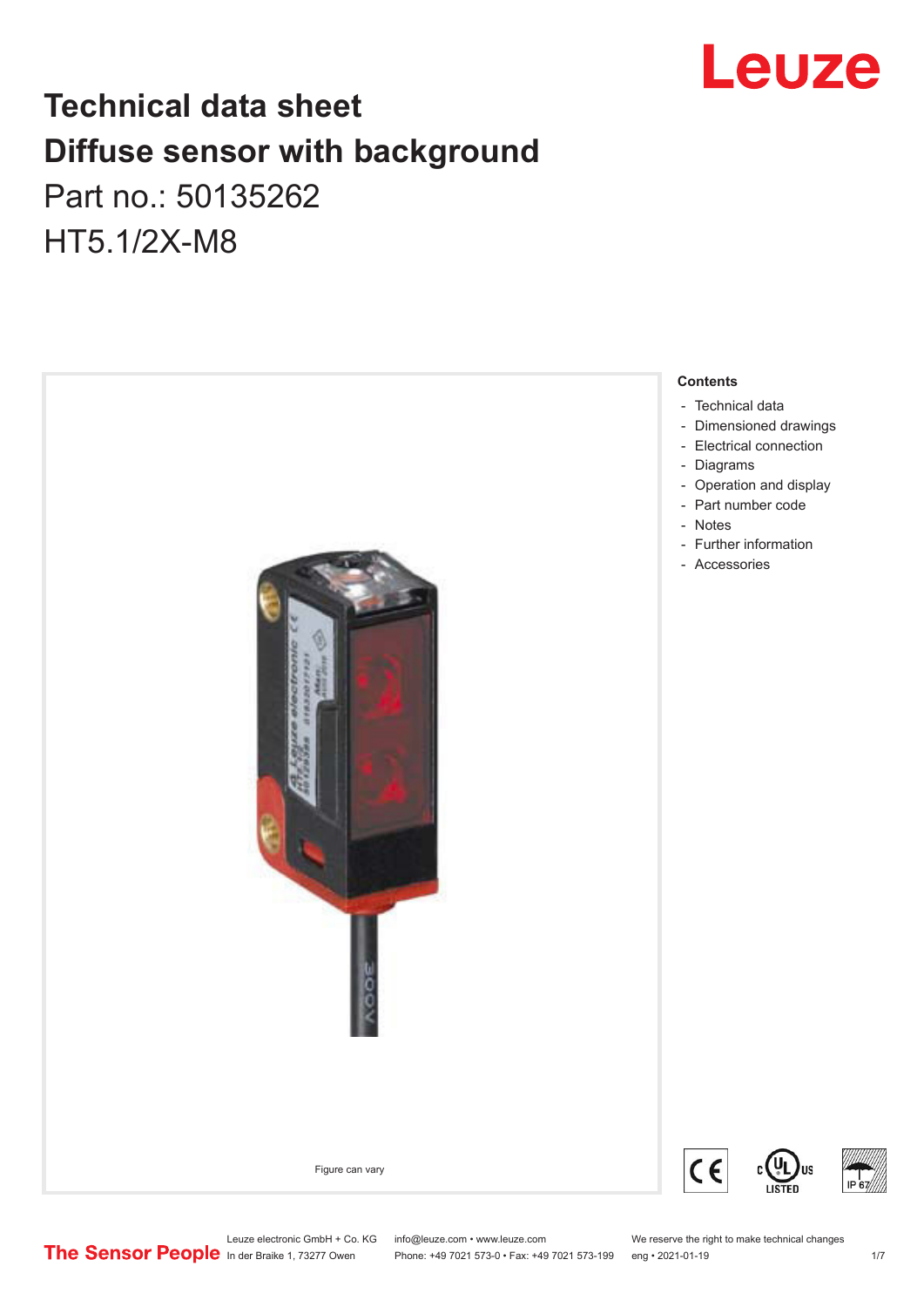ground suppression

# <span id="page-1-0"></span>**Technical data**

### **Basic data**

**Series** 5 **Operating principle** Diffuse reflection principle with back-

### **Optical data**

| <b>Black-white error</b>        | < 15% up to 200 mm                   |
|---------------------------------|--------------------------------------|
| <b>Operating range</b>          | Guaranteed operating range           |
| Operating range, white 90%      | 0.0050.4 m                           |
| Operating range, gray 18%       | $0.010.3$ m                          |
| Operating range, black 6%       | 0.0150.2 m                           |
| <b>Operating range limit</b>    | Typical operating range              |
| <b>Operating range limit</b>    | 0.0050.4 m                           |
| <b>Adjustment range</b>         | 15  400 mm                           |
| Beam path                       | Focused                              |
| Light source                    | LED, Red                             |
| <b>LED light wavelength</b>     | 645 nm                               |
| LED group                       | Exempt group (in acc. with EN 62471) |
| <b>Transmitted-signal shape</b> | Pulsed                               |
| Type of light spot geometry     | Round                                |
| Focus                           | Fixed                                |
| <b>Focal distance</b>           | 200 mm                               |
|                                 |                                      |

### **Electrical data**

**Protective circuit** Polarity reversal protection

Short circuit protected

| Performance data              |                                     |
|-------------------------------|-------------------------------------|
| Supply voltage U <sub>p</sub> | 10  30 V, DC, Incl. residual ripple |
| <b>Residual ripple</b>        | $0 15 \%$ , From $U_{p}$            |
| <b>Open-circuit current</b>   | $015$ mA                            |
|                               |                                     |

#### **Outputs**

**Number of digital switching outputs** 1 Piece(s)

**Switching outputs Voltage type** DC **Switching current, max.** 100 mA **Switching voltage** 

**Switching output 1 Switching element** Transistor, NPN

**Switching principle** Light switching

### **Timing**

**Switching frequency** 1,000 Hz **Response time** 0.5 ms **Readiness delay** 300 ms

**Connection 1, pin 4** 

high:  $\geq (U_B - 2V)$ Low: ≤2V

| <b>Connection 1</b>       |                |
|---------------------------|----------------|
| <b>Function</b>           | Signal OUT     |
|                           | Voltage supply |
| <b>Type of connection</b> | Connector      |
| <b>Thread size</b>        | M8             |
| <b>Type</b>               | Male           |
| <b>Material</b>           | Plastic        |
| No. of pins               | 4-pin          |

Leuze

### **Mechanical data**

| Dimension (W x H x L)    | 11.4 mm x 32.1 mm x 17.8 mm  |
|--------------------------|------------------------------|
| <b>Housing material</b>  | <b>Plastic</b>               |
| <b>Plastic housing</b>   | PC-ABS                       |
| Lens cover material      | Plastic / PMMA               |
| Net weight               | 10 q                         |
| <b>Housing color</b>     | <b>Black</b>                 |
|                          | Red                          |
| <b>Type of fastening</b> | Two M3 threaded sleeves      |
|                          | Via optional mounting device |

#### **Operation and display**

| Type of display                     | I FD                    |
|-------------------------------------|-------------------------|
| <b>Number of LEDs</b>               | 2 Piece(s)              |
| <b>Operational controls</b>         | Multiturn potentiometer |
| Function of the operational control | Range adjustment        |

### **Environmental data**

| Ambient temperature, operation | -40  60 °C |
|--------------------------------|------------|
| Ambient temperature, storage   | -40  70 °C |

### **Certifications**

| Degree of protection     | IP 67         |
|--------------------------|---------------|
| <b>Protection class</b>  | Ш             |
| <b>Certifications</b>    | c UL US       |
| <b>Standards applied</b> | IEC 60947-5-2 |
|                          |               |

#### **Classification**

| <b>Customs tariff number</b> | 85365019 |
|------------------------------|----------|
| eCl@ss 5.1.4                 | 27270904 |
| eCl@ss 8.0                   | 27270904 |
| eCl@ss 9.0                   | 27270904 |
| eCl@ss 10.0                  | 27270904 |
| eCl@ss 11.0                  | 27270904 |
| <b>ETIM 5.0</b>              | EC002719 |
| <b>ETIM 6.0</b>              | EC002719 |
| <b>ETIM 7.0</b>              | EC002719 |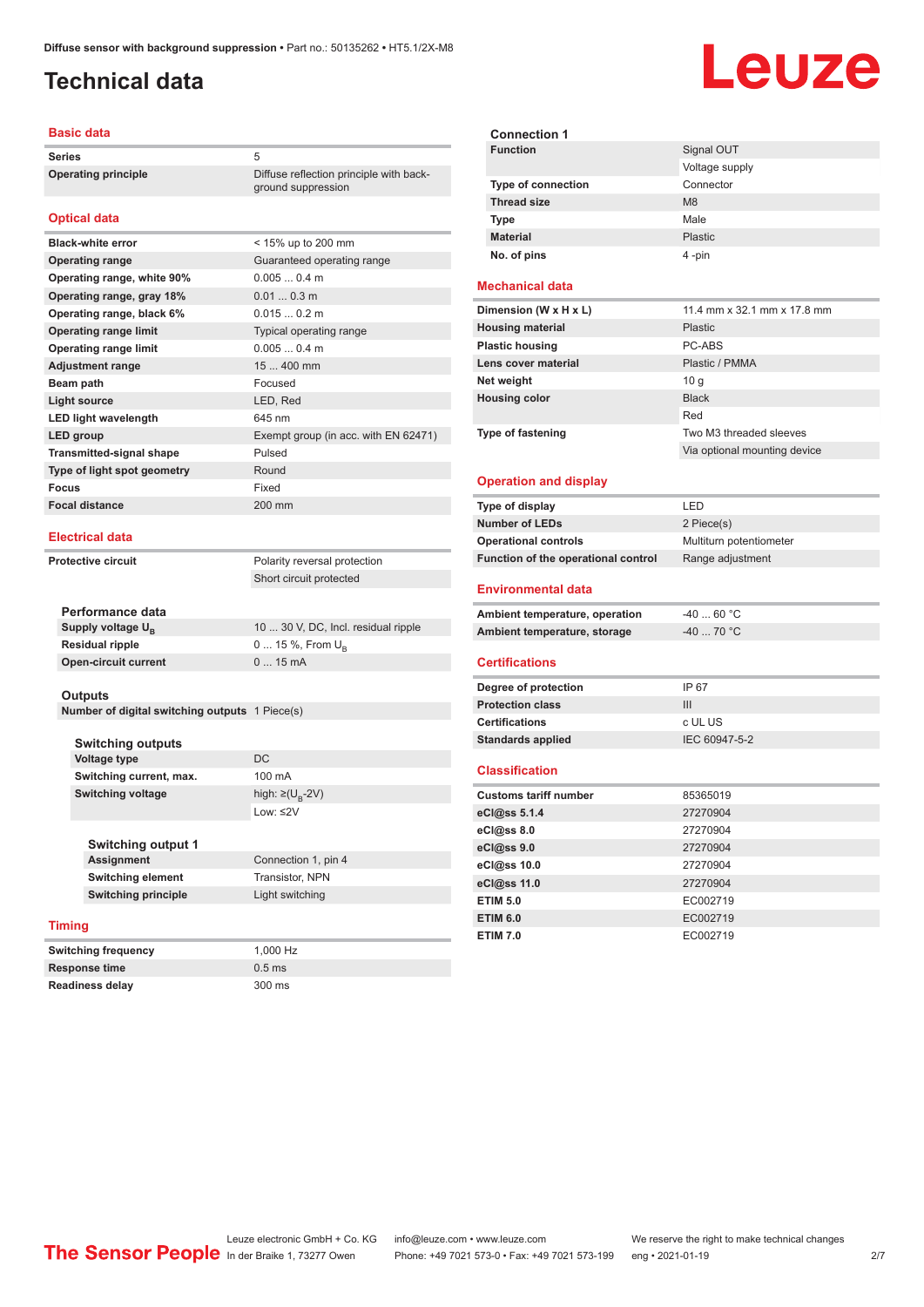# <span id="page-2-0"></span>**Dimensioned drawings**

All dimensions in millimeters





**Electrical connection**

**Connection 1**

| <b>Function</b>           | Signal OUT<br>Voltage supply |
|---------------------------|------------------------------|
| <b>Type of connection</b> | Connector                    |
| <b>Thread size</b>        | M <sub>8</sub>               |
| <b>Type</b>               | Male                         |
| <b>Material</b>           | Plastic                      |
| No. of pins               | 4-pin                        |

| Pin            | <b>Pin assignment</b> |
|----------------|-----------------------|
|                | V+                    |
| $\overline{2}$ | n.c.                  |
| 3              | <b>GND</b>            |
| $\overline{4}$ | OUT <sub>1</sub>      |

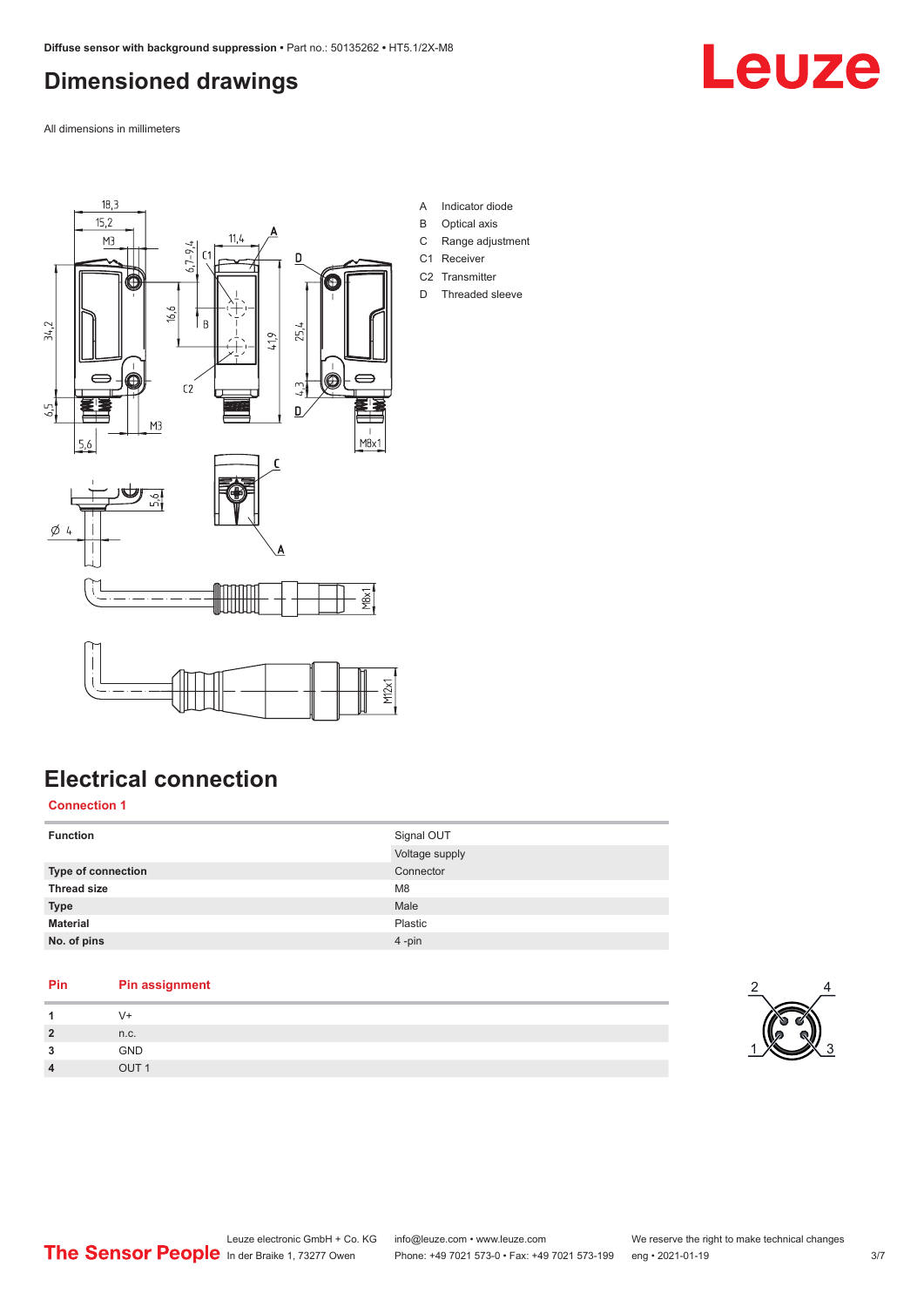# <span id="page-3-0"></span>**Diagrams**

# Typ. response behavior (white 90 %)



### Typ. black/white behavior



# **Operation and display**

| <b>LED</b> | <b>Display</b>           | <b>Meaning</b>        |
|------------|--------------------------|-----------------------|
|            | Yellow, continuous light | Object detected       |
|            | Green, continuous light  | Operational readiness |

# Leuze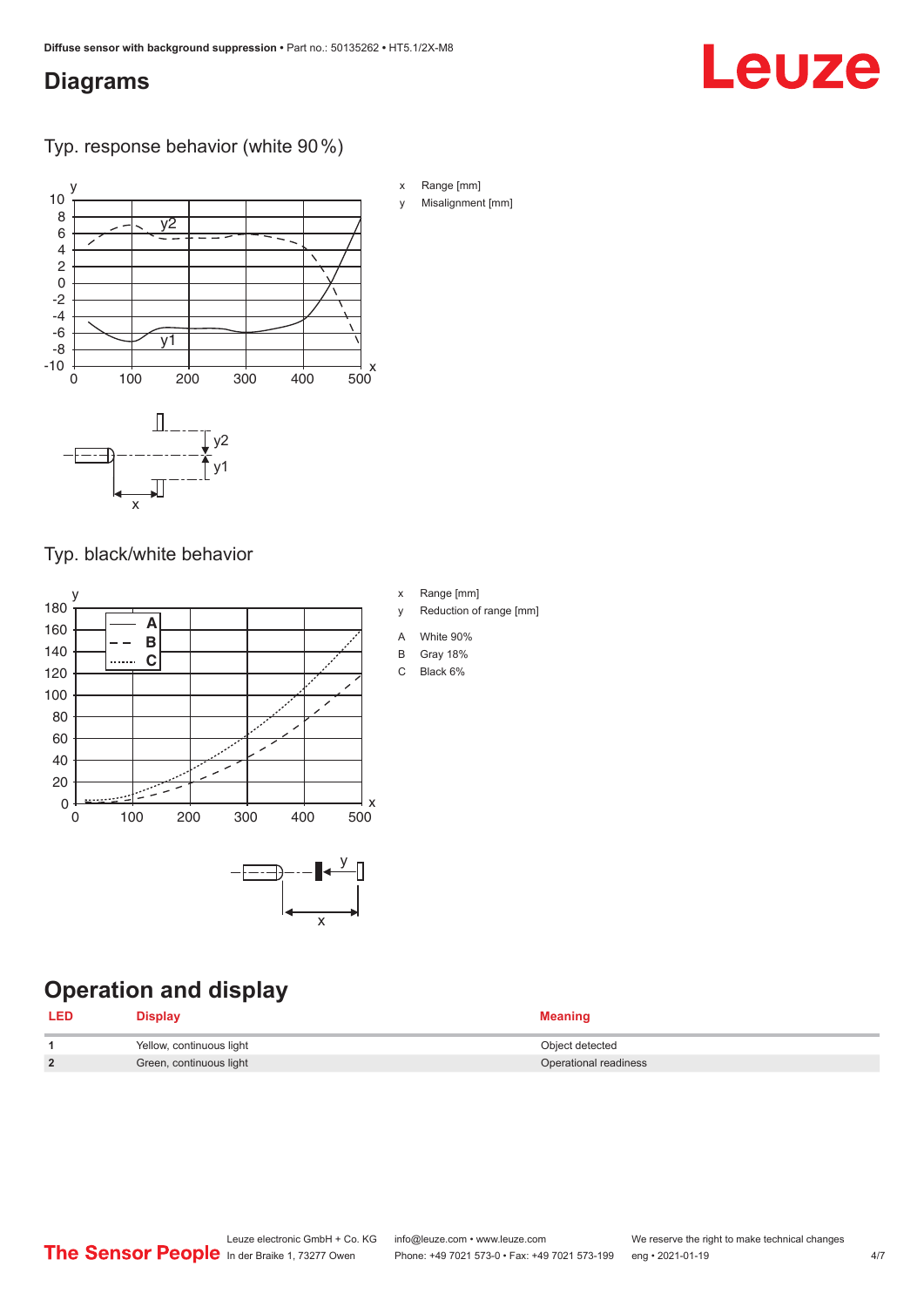# <span id="page-4-0"></span>**Part number code**

Part designation: **AAA5d.EE/ ff-GG-hh-I**



| AAA5        | Operating principle / construction<br>HT5: diffuse reflection sensor with background suppression<br>LS5: throughbeam photoelectric sensor transmitter<br>LE5: throughbeam photoelectric sensor receiver<br>ET5: energetic diffuse reflection sensor<br>FT5: diffuse reflection sensor with fading<br>PRK5: retro-reflective photoelectric sensor with polarization filter                                               |
|-------------|-------------------------------------------------------------------------------------------------------------------------------------------------------------------------------------------------------------------------------------------------------------------------------------------------------------------------------------------------------------------------------------------------------------------------|
| d           | Light type<br>n/a: red light<br>I: infrared light                                                                                                                                                                                                                                                                                                                                                                       |
| EE          | Equipment<br>1: adjustable range<br>M: for semi-transparent objects<br>H: for the detection of transparent films<br>X: reinforced fading<br>3: teach-in via button<br>R: combination product for reflector DTKS 30x50                                                                                                                                                                                                   |
| ff          | Switching output / function / OUT1OUT2 (OUT1 = pin 4, OUT2 = pin 2)<br>2: NPN transistor output, light switching<br>N: NPN transistor output, dark switching<br>4: PNP transistor output, light switching<br>P: PNP transistor output, dark switching<br>X: pin not used<br>9: deactivation input (deactivation with high signal)<br>D: deactivation input (deactivation with low signal)                               |
| GG          | Version<br>P1: narrow light beam                                                                                                                                                                                                                                                                                                                                                                                        |
| hh          | <b>Electrical connection</b><br>n/a: cable, standard length 2000 mm, 4-wire<br>M8: M8 connector, 4-pin (plug)<br>M8.3: M8 connector, 3-pin (plug)<br>200-M8: cable, length 200 mm with M8 connector, 4-pin, axial (plug)<br>200-M8.3: cable, length 200 mm with M8 connector, 3-pin, axial (plug)<br>200-M12: cable, length 200 mm with M12 connector, 4-pin, axial (plug)<br>M8.1: Snap-in, M8 connector, 4-pin (plug) |
| L           | Configuration<br>P1: different configuration                                                                                                                                                                                                                                                                                                                                                                            |
| <b>Note</b> |                                                                                                                                                                                                                                                                                                                                                                                                                         |

|  | <b>Observe intended use!</b>                                                                                                                                   |
|--|----------------------------------------------------------------------------------------------------------------------------------------------------------------|
|  | $\%$ This product is not a safety sensor and is not intended as personnel protection.<br>$\&$ The product may only be put into operation by competent persons. |
|  | ♦ Only use the product in accordance with its intended use.                                                                                                    |

 $\&$  A list with all available device types can be found on the Leuze website at www.leuze.com.

### **For UL applications:**

 $\%$  Only for use in "class 2" circuits

ª These proximity switches shall be used with UL Listed Cable assemblies rated 30V, 0.5A min, in the field installation, or equivalent (categories: CYJV/ CYJV7 or PVVA/PVVA7)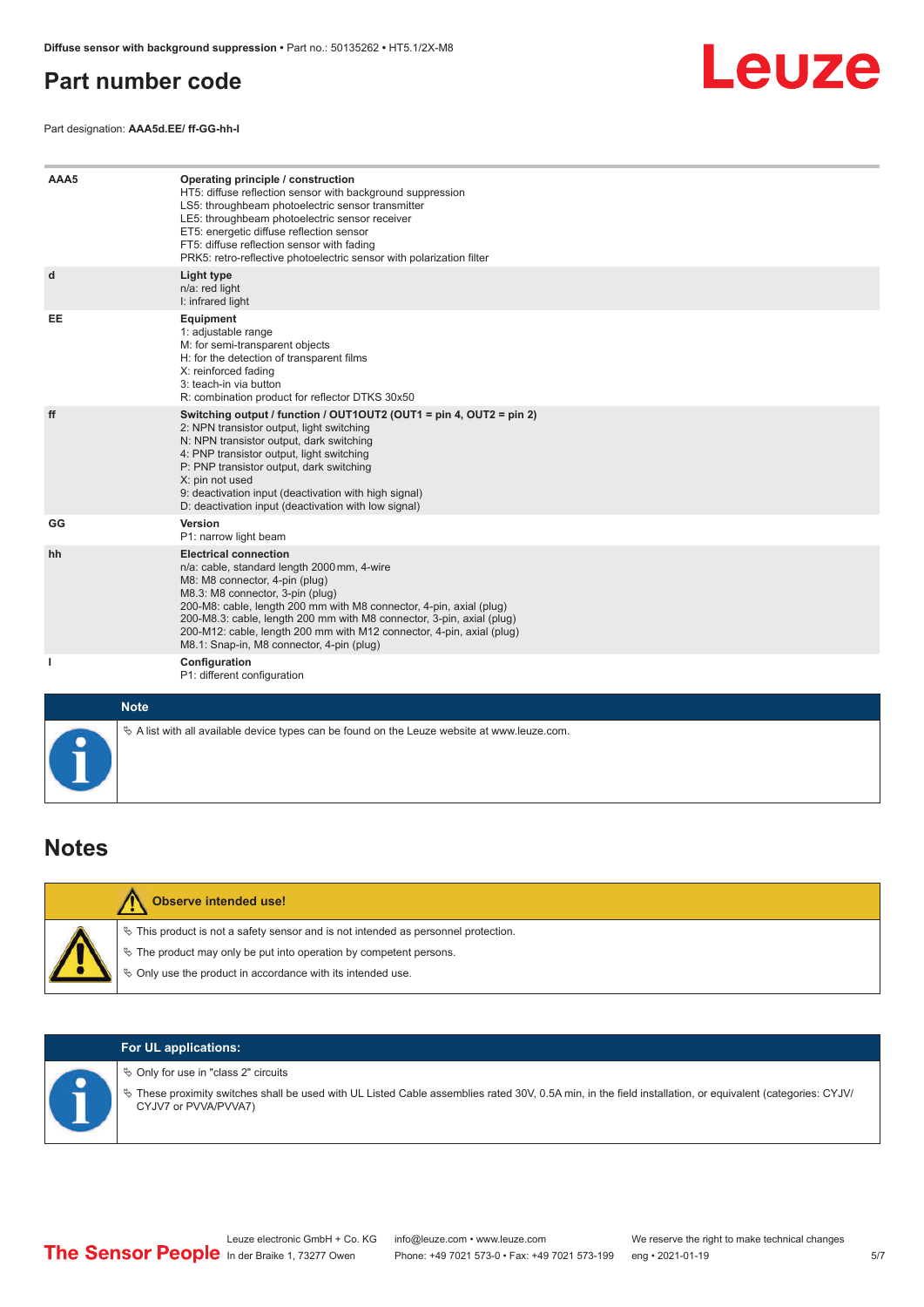### <span id="page-5-0"></span>**Further information**



- Typ. operating range limit/adjustment range: max. achievable operating range/adjustment range for light objects (white 90%)
- Operating range: recommended operating range for objects with different diffuse reflection
- Light source: Average life expectancy 100,000 h at an ambient temperature of 25 °C
- Response time: For short decay times, an ohmic load of approx. 5 kOhm is recommended

### **Accessories**

# Connection technology - Connection cables

|  | Part no. | <b>Designation</b> | <b>Article</b>   | <b>Description</b>                                                                                                                                |
|--|----------|--------------------|------------------|---------------------------------------------------------------------------------------------------------------------------------------------------|
|  | 50130850 | KD U-M8-4A-V1-050  | Connection cable | Connection 1: Connector, M8, Axial, Female, 4-pin<br>Connection 2: Open end<br>Shielded: No<br>Cable length: 5,000 mm<br>Sheathing material: PVC  |
|  | 50130871 | KD U-M8-4W-V1-050  | Connection cable | Connection 1: Connector, M8, Angled, Female, 4-pin<br>Connection 2: Open end<br>Shielded: No<br>Cable length: 5,000 mm<br>Sheathing material: PVC |

# Mounting technology - Mounting brackets

| Part no. | <b>Designation</b>   | <b>Article</b>      | <b>Description</b>                                                                                                                                                                                                            |
|----------|----------------------|---------------------|-------------------------------------------------------------------------------------------------------------------------------------------------------------------------------------------------------------------------------|
| 50118542 | BT 200M.5            | Mounting bracket    | Design of mounting device: Angle, L-shape<br>Fastening, at system: Through-hole mounting<br>Mounting bracket, at device: Screw type, Suited for M3 screws<br>Type of mounting device: Adjustable<br>Material: Stainless steel |
| 50124651 | <b>BT 205M-10SET</b> | Mounting device set | Design of mounting device: Angle, L-shape<br>Fastening, at system: Through-hole mounting<br>Mounting bracket, at device: Screw type<br>Type of mounting device: Rigid<br>Material: Metal                                      |
| 50060511 | BT <sub>3</sub>      | Mounting device     | Design of mounting device: Angle, L-shape<br>Fastening, at system: Through-hole mounting<br>Mounting bracket, at device: Screw type<br>Type of mounting device: Rigid<br>Material: Metal                                      |